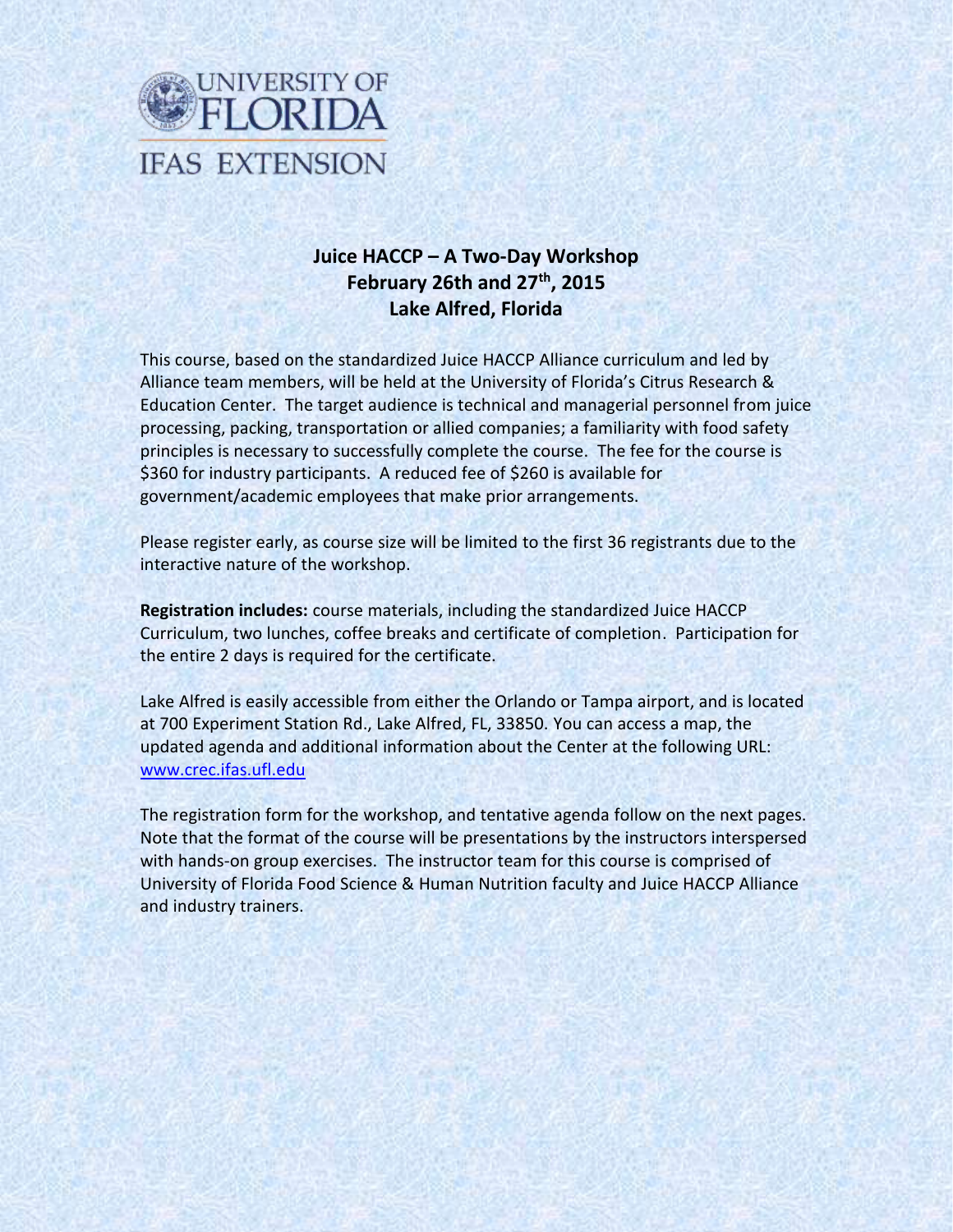#### **HACCP for Juice Processors Program Outline**

Citrus Research & Education Center Lake Alfred, FL February 26 & 27, 2015

#### **Thursday, 26 February 2015**

**8:00am Check-in Begins 8:30am Welcome** *Chapter 1* - Introduction to Food Safety and the HACCP System *Chapter 2* - Hazards *Chapter 3* - Prerequisites to HACCP *Chapter 4* - Commercial Processing Example

Breakout Session I

Breakout Session I Reports

## **Lunch**

*Chapter 5* - Hazard Analysis & Preventive Measures (Principle 1) *Chapter 6* - Identification of Critical Control Points (Principle 2) Breakout Session II Breakout Session II Reports *Chapter 7* - Establishment of Critical Limits (Principle 3) *Chapter 8* - Critical Control Point Monitoring (Principle 4)

**5:30pm Adjourn**

### **Friday, 27 February 2015**

# **8:00am Coffee**

**8:15am Review**

*Chapter 9* - Corrective Actions (Principle 5) Breakout Session III Breakout Session III Reports *Chapter 10* - Verification (Principle 6) *Chapter 11* - Record Keeping Procedures (Principle 7) Breakout Session IV (the Overall HACCP Plan) **Lunch** Breakout Session IV Reports *Chapter 12* - The Regulation *Chapter 13* - Sources of Info Q&A and Certificate Distribution

## **4:00pm Adjourn**